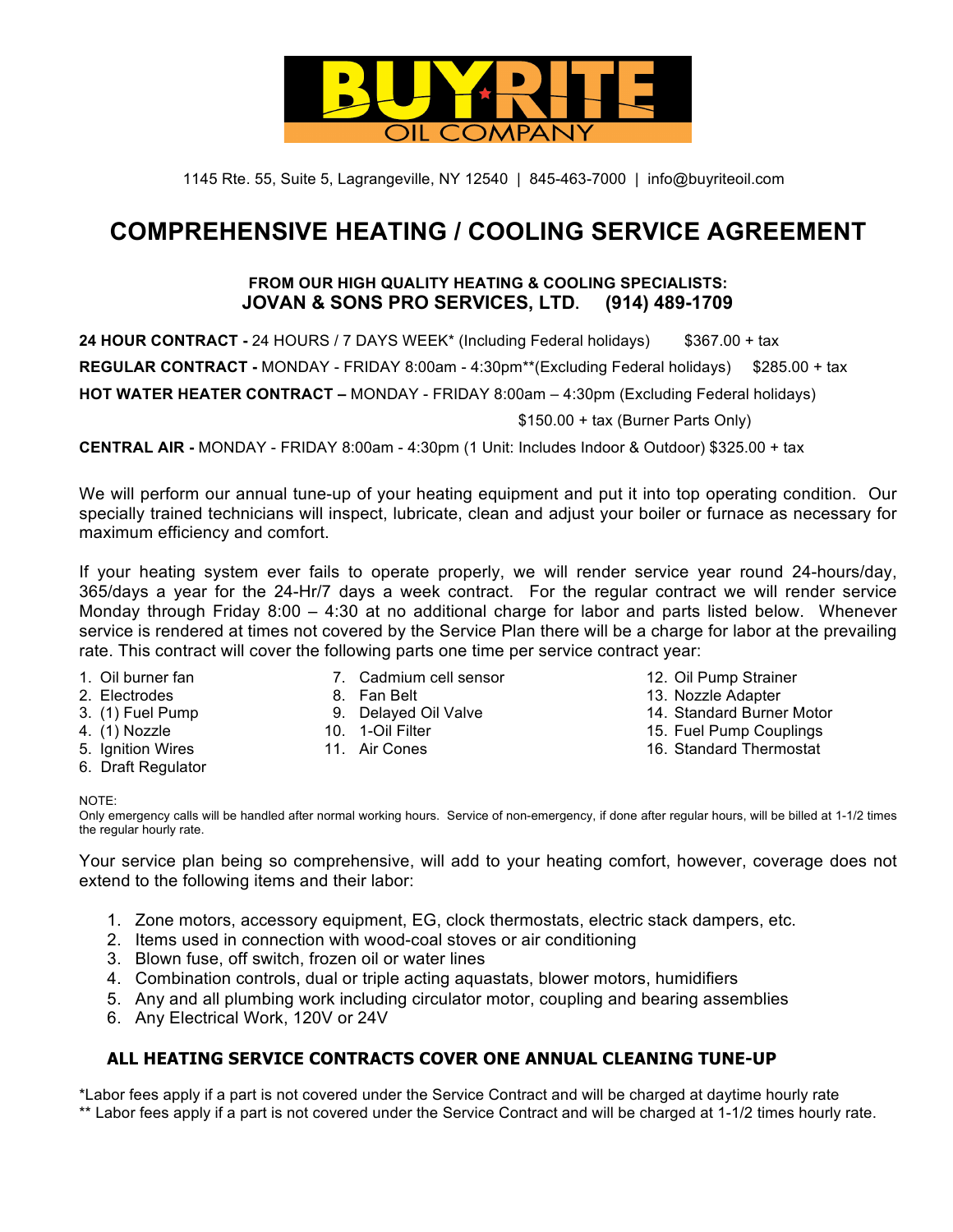# **COMPREHENSIVE HEATING / COOLING SERVICE AGREEMENT CONDITIONS**

- We reserve the right to inspect the equipment covered before accepting this agreement and the right to charge for parts and labor within the first 30 days after acceptance.
- This agreement is void if the buyer permits any persons other than our employees to render service to the equipment except as instructed by us, or if the customer is past due in payment of monies due Buy Rite Oil Company or JoVan & Sons. This agreement is also deemed null and void if the customer cancels automatic delivery or oil is purchased from anyone other than Buy Rite Oil Company.
- Prices quoted refer to domestic type heating equipment only. Prices on other types available on request.
- This agreement does not cover discontinued parts, labor or parts damaged by water, fire, outside tanks, act of God, accident, tampering or abuse or power failures, or condition of oil in any oil tank.
- Our obligation to furnish any parts is subject to their availability through normal sources of supply.
- This agreement includes any repair and replacement of parts specifically listed which are defective due to normal wear.
- This agreement does not include equipment failures resulting due to customer's run outs for any reason. However, we are equipped to handle run outs for an additional charge.
- This agreement does not cover liability for injury or damage resulting from defects in, or the operation of non-operation of, customer's burner or its appurtenances or any other equipment, nor does it cover liability for loss or damage resulting from delay or failure to perform hereunder due wholly or partially to labor disturbances, fires, lack of material, governmental regulations, or any causes beyond our control. Annual tune-up shall be at the discretion of JoVan & Sons Pro Services.
- Effective date of this agreement, if customer's application is accepted, shall be the date of receipt by the company of customer's signed application or date of invoicing.
- This agreement contains the entire agreement of the parties hereto and there are no promises, terms, conditions or obligations other than printed herein and may be terminated by either party at any time.